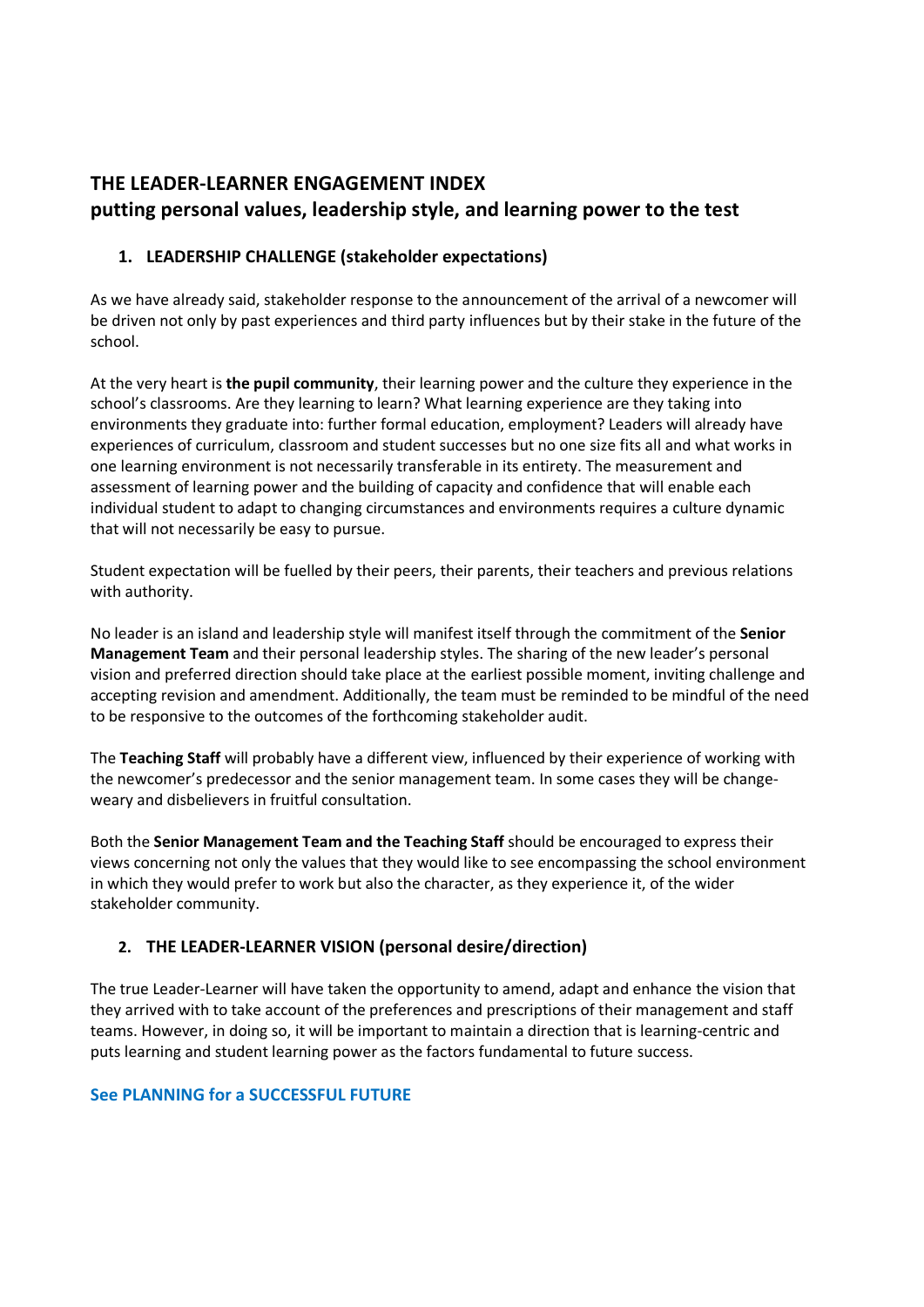## **3. COMMUNITY CULTURE AUDIT (stakeholder expectation v. public and classroom realities)**

Stakeholders will include the Governing Body; Parents; Prospective Parent Families; Local Council and other community services; School Zone parents who chose alternative schools; Students; Feeder Schools; Employers and other local educational institutions. This will appear onerous at the outset and will require a representative database to be compiled but the benefits to be derived from the audit exercise far outweigh the time spent and can be conducted on the leadership's behalf by such as the Parent Teachers' Association or students as project work. 'Ownership' of the programme by a group of stakeholders augers well for their engagement in the visioning and planning processes.

There are a number of ways in which audits can be conducted. They have a dual purpose: to determine what the expectations of each stakeholder group are and to match their perceptions and preferences with the realities of the school environment and its predominant cultural profile.

- **Social media**
- **Representative consultation groups**
- **Door drop questionnaires**
- **Telephone**
- **High Street Questionnaire Research**
- **... or an appropriate combination**

The learning process will reveal a number of misconceptions and misunderstandings as well as the pervading realities. It will also enable the leadership team both to create a more engaging strategic vision and to inform their relationship management action plans in such a way as to optimise stakeholder buy-in to their future plans.

## **4. COMMUNUCATION AUDIT (information & knowledge transfer)**

In the majority of stakeholder audits it is lack of communication and information that lies at the top of their list of frustrations. However, in today's social, digital and multimedia environments there is no excuse for breakdowns in information management and the transfer of essential knowledge. The critical issue here is to understand which technical solutions are most appropriate to each stakeholder group and how best to communicate with those stakeholders who may not have regular access to those technologies.

If the school has no history of on-line or blended learning it will be important to create a process by which curriculum can be relayed to the student population should a breakdown in school attendance be necessitated by such as the Foot and Mouth Outbreaks or Corona Virus.

## **5. QUICK WINS (audit response: immediate added value volunteered)**

It may well be that the introduction of a more robust communication strategy becomes a priority. Nonetheless, to volunteer immediate solutions to easily-resolved stakeholder frustrations in the wake of the audit is an excellent way to create goodwill.

## **6. KNOWLEDGE MANAGEMENT (communication strategy implementation)**

Whether or not, the implementation of a revised communication strategy is identified as a 'Quick Win' it will need to be worked on to ensure the longer-term satisfaction of the stakeholders.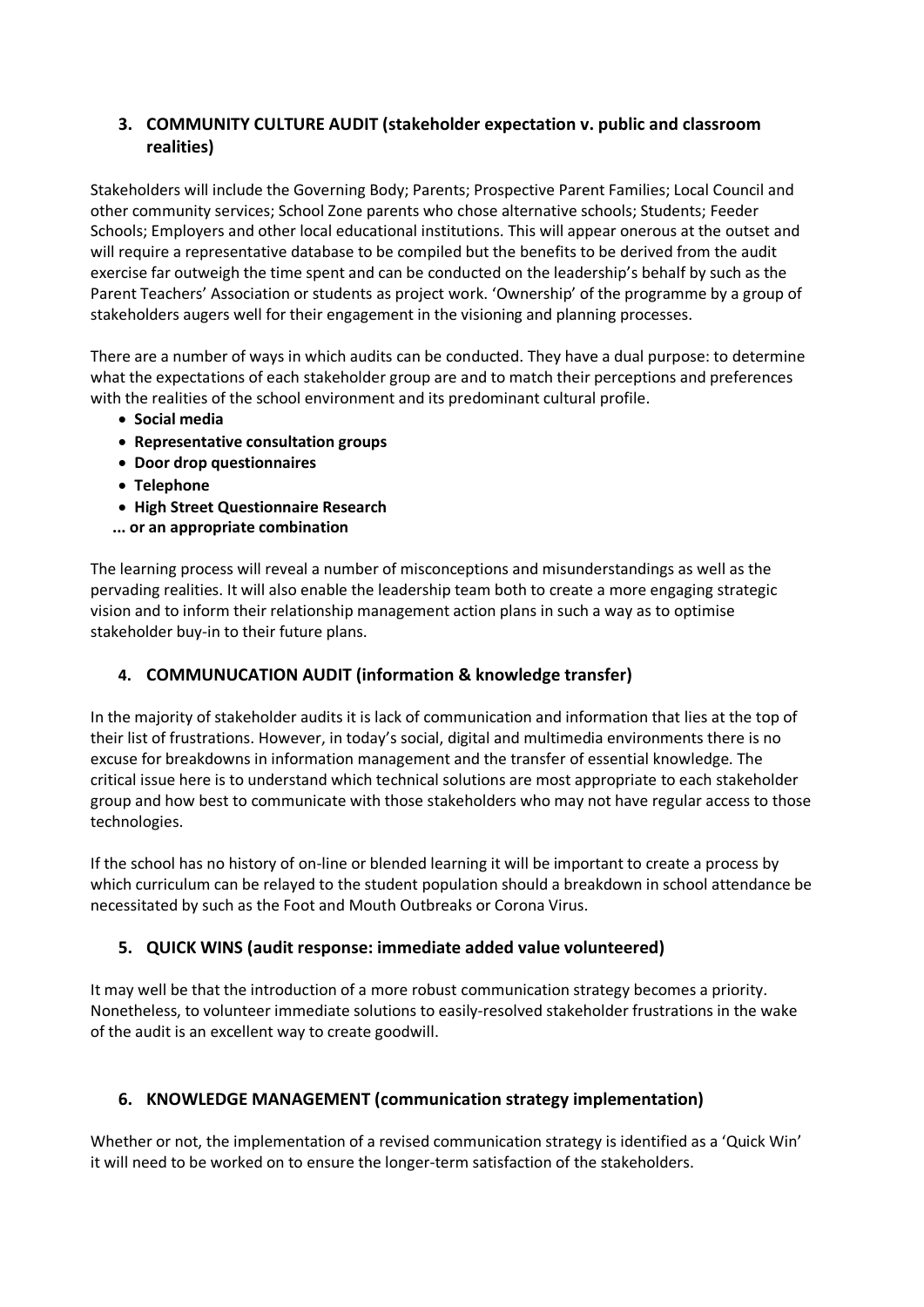## **7. MANAGEMENT MOBILISATION (skills audit: CPD)**

In many schools a major frustration of the staff team is the lack of attention paid to their personal and professional training and development. Frequently, CPD (Continuous Personal Development) has been found not to be a priority. The 'make-over' of a school that is truly Learning-Powered cannot be achieved in its absence.

We have already discussed a number of mechanisms for staff cooperation, knowledge transfer, and personal and professional development in the section on **Learning Power and Leadership** and whilst a Skills Audit will add value to the development of individual training and development programmes, the most significant contribution will come from the introduction and acceptance of a culture of classroom observation.

# **8. RE-ENGINEERED VISION (teamworking/capture/distribution)**

If the leadership team has followed a learning journey similar to that we have prescribed here, it should now have sufficient data to re-engineer its' vision, gain the support of the staff team, capture the imagination of all stakeholders and distribute and communicate the vision widely. It is wise to trial the re-engineered vision with stakeholder representatives, take account of their contributions and harness them to the dissemination process.

# **9. EMPOWERMENT (freedom to experiment)**

Empowerment is an over-used, and often abused, claim in many organisations, and schools among them. Why? Because whilst the intention may be honourable and genuine, the empowered often find themselves without the skills and attributes to carry out the duties that empowerment allows.

In a Learning-Powered environment, empowerment needs to be matched by 'emancipation', the freedoms that come with the appropriate skills, knowledge and behaviours. However, all too often these attributes need to be learned rather than being naturally inherent and offered as essential prerequisites within the CPD curriculum.

# **10. STAKEHOLDER ENGAGEMENT (relationship management strategy)**

Stakeholder representation is vital as the school sets about creating a relationship management strategy that ensures an acceptable way of working, the opportunity to contribute to the implementation of the school's mission and strategic decision-making processes and develops mechanisms for the communication of ideas as well as re-visiting the Complaints Procedure.

# **11. STRATEGIC PLANNING (bringing the vision to life)**

## **See PLANNING for a SUCCESSFUL FUTURE**

The emphasis here is on the word *strategic.* The majority of school plans purport to be strategic but are, in truth, tactical, addressing the issues and challenges of today rather than taking the strategic approach that expects and anticipates change. Changes in national, or even global, circumstance may require political, economic, social or technical adjustment over a very few years or, in some cases, even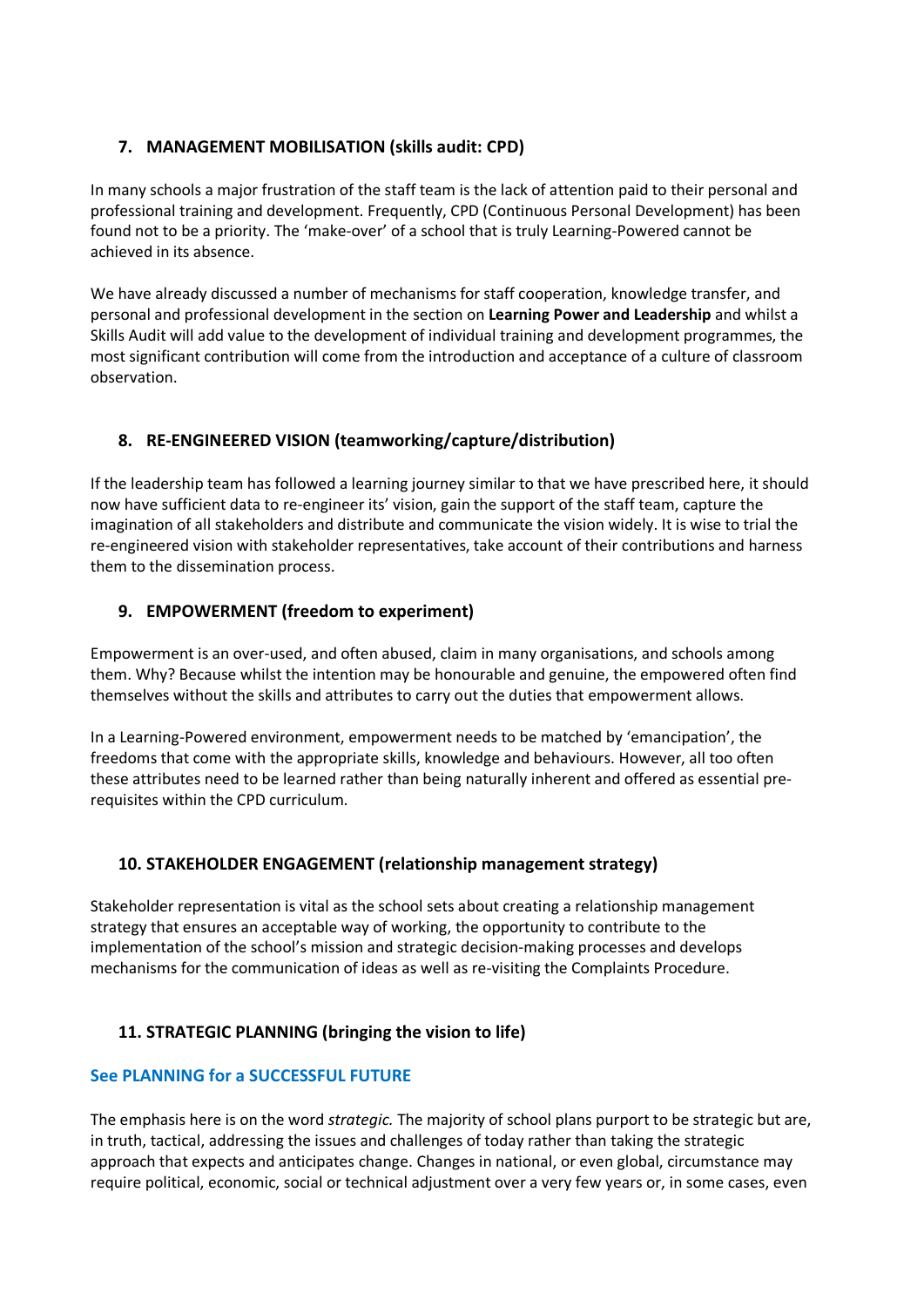months. Closer to home, the school's student market may also change with such as the construction of new housing estates or changes in the ethnic profile of the local population.

With these things such as these in mind, the plan becomes a much more dynamic document that maps the school's future journey, takes account of key risks and critical success factors and identifies the milestones to gaining competitive advantage in an evolving competitive educational environment.

## **12. LEADER-LEARNER'S RE-EVALUATION (personal learning journey: reviewed and redirected)**

This is the Leader-Learner's work is never done! Nonetheless, he or she should take the opportunity, at regular intervals, to reflect on their own learning journey and re-consider their strengths and weaknesses as a leader-learner as they move step by step towards the development of a Learning-Powered School.

The following interrogation of '**the DNA of the Leader-Learner'** provides some invaluable assistance with the reflective process.

# **THE DNA OF THE 'LEADER-LEARNER'**

| <b>ELLI'S DIMENSIONS: THE POSITIVE 'POLES'</b>                   | THE DNA OF THE LEADER-LEARNER                                 |
|------------------------------------------------------------------|---------------------------------------------------------------|
| Changing and Learning  open-minded, flexible,                    | A reflective thinker  uses experiences to inform              |
| adaptable, takes advantage of new learning opportunities         | improvement, people-centred, respectful, value-driven         |
| <b>Critical Curiosity  dissatisfied with received wisdom and</b> | Inquisitive  appreciates the value of in-depth                |
| probes to find hidden truths                                     | questioning, welcoming alternative perspectives               |
| <b>Meaning Making  uses new information in combination</b>       | Visionary  natural strategist, champions CPD and              |
| with previous experiences to create purpose and direction        | personal enquiry, own development learning-centric            |
| Creativity  uses imagination and intuition productively,         | Creative  positively enjoys a chance to 'think outside the    |
| has confidence to experiment, comfortable taking risks           | box' seeing difficulties as opportunities not obstacles       |
| Learning Relationships  willing to take and respect              | Inclusive  consultative decision-maker using new              |
| advice and to delegate but confident making final decision       | knowledge well. Embraces disadvantage, learning needs         |
| Strategic Awareness  clarity of purpose, 'comfortable in         | Self-motivated  passionate, humble, wants to make a           |
| own skin', diligent and works out solutions to problems          | difference to broadening scope of education                   |
| Resilience  never gives up, even when the going gets             | Resolute  remains resolute in personal advocacy,              |
| tough determined to succeed and welcomes the challenge           | wrestles with every difficulty, accepts correction positively |

The power to learn is the essential weapon in the leader's armoury. He or she can never be right about everything and 'learning to learn' from the success and failure of their own actions and from the mistakes made by themselves and others is a show of confidence and humility, not of weakness.

Learning Power's on-line profiling instrument provides welcome assistance. It distils learning into 7 dimensions in order to create a simple 'learning profile' that offers the learner a platform for gaining a better understanding of their personal learning strengths and weaknesses. More than that, at the point that the on-line profile is undertaken, it is directly responsive to the immediate learning environment and to the personal circumstances in which the learner finds themselves. The profiling instrument is the *Effective Lifelong Learning Inventory,* known affectionately as *ELLI.*